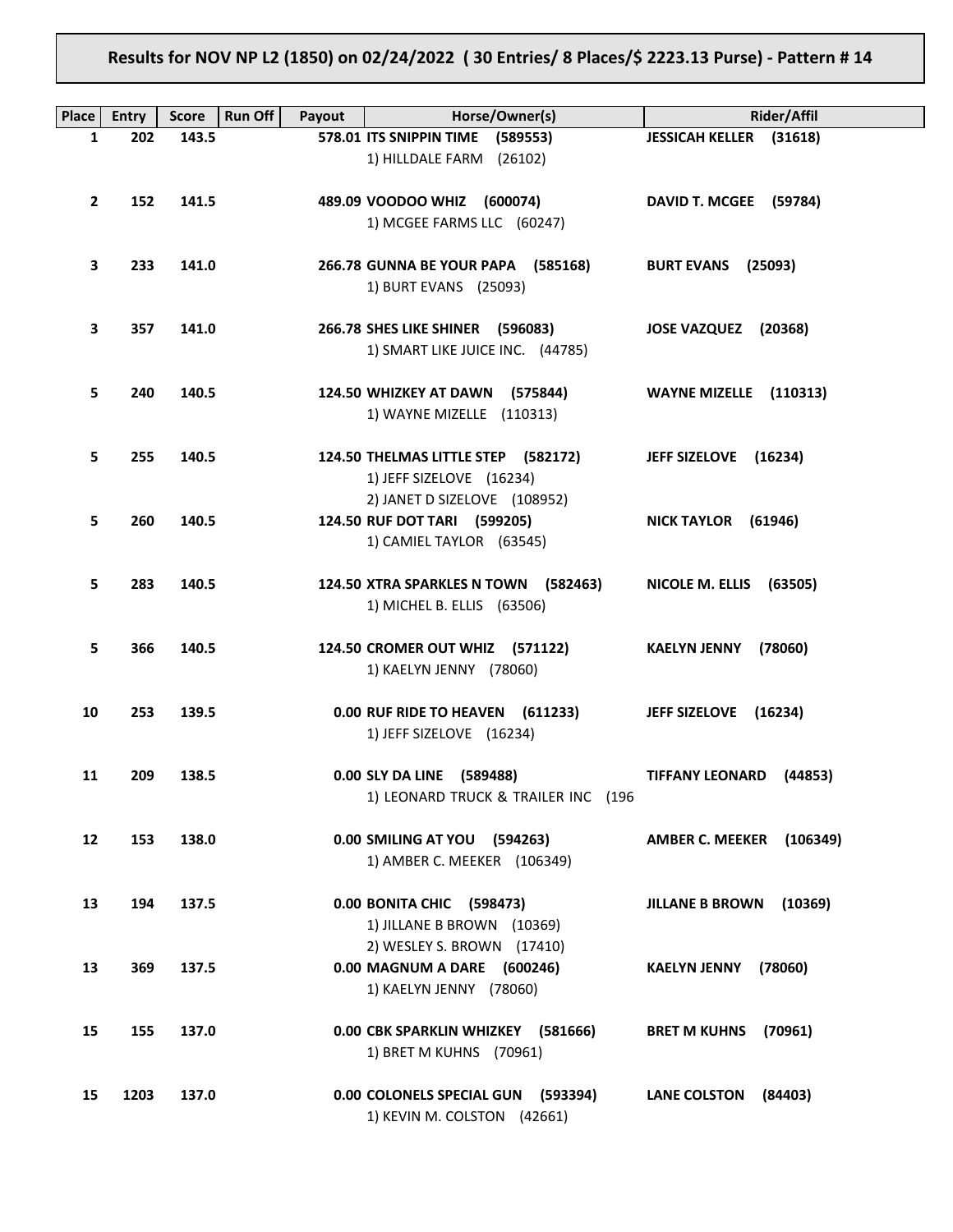| 17 | 185 | 136.0 | 0.00 LIL SHOWTIME (594196)<br>1) CREEKSIDE STABLES (46631)                       | <b>KYNDALL PEEPLES</b><br>(52626)<br><b>FRHA</b>    |
|----|-----|-------|----------------------------------------------------------------------------------|-----------------------------------------------------|
| 17 | 296 | 136.0 | <b>0.00 RUFS GOT GUNS</b><br>(599213)<br>1) EMILY SCHIAVI (104364)               | <b>EMILY SCHIAVI</b><br>(104364)                    |
| 19 | 251 | 134.5 | 0.00 SHEZA CROME MAGNET (597665)<br>1) DAVID BUFFAMOYER (37495)                  | <b>DAVID BUFFAMOYER</b><br>(37495)                  |
| 20 | 248 | 134.0 | 0.00 DP SHININ NITE (590856)<br>1) CAYLEE B HOWERTON (102229)                    | <b>CAYLEE B HOWERTON</b><br>(102229)                |
| 21 | 342 | 133.5 | 0.00 MARK THIS MAGNUM<br>(588726)<br>1) DAVID BUFFAMOYER (37495)                 | <b>DAVID BUFFAMOYER</b><br>(37495)                  |
| 22 | 302 | 132.0 | 0.00 CODES SHOW STOPPER<br>(600961)<br>1) SOFIA L TIECHE (500600)                | <b>SOFIA L TIECHE</b><br>(500600)                   |
| 23 | 148 | 0.0   | <b>0.00 SHESBEAUTY FOR ASHES</b><br>(602769)<br>1) BRADLEY ALLEN PAGH<br>(26123) | <b>BRADLEY ALLEN PAGH</b><br>(26123)<br><b>FRHA</b> |
| 23 | 180 | 0.0   | 0.00 MMB CHIC GUN RENDA<br>(600710)<br>1) JENNA R WEBB (106467)                  | <b>JENNA R WEBB</b><br>(106467)                     |
| 23 | 208 | 0.0   | <b>0.00 EBONY WHIZARD</b><br>(586772)<br>1) PEGGY LOVEJOY (52294)                | <b>PEGGY LOVEJOY</b><br>(52294)                     |
| 23 | 225 | 0.0   | 0.00 DIAMONDS IN MY DREAMS<br>(573344)<br>1) LORRI L PETERSEN (32723)            | <b>LORRI L PETERSEN</b><br>(32723)                  |
| 23 | 285 | 0.0   | <b>0.00 HEY BATTER BATTER</b><br>(593562)<br>1) MCGEE FARMS LLC<br>(60247)       | <b>DAVID T. MCGEE</b><br>(59784)                    |
| 23 | 289 | 0.0   | 0.00 SILVER GUN VOODOO (600078)<br>1) MCGEE FARMS LLC (60247)                    | DAVID T. MCGEE (59784)                              |
| 23 | 350 | 0.0   | 0.00 SPOOKS GOTTA GLO<br>(600590)<br>1) ALICIA RAPP (76605)                      | <b>ALICIA RAPP</b><br>(76605)                       |
| 23 | 355 | 0.0   | 0.00 AMERICAN STARLIGHT (594822)<br>1) MATTILYN MCNEILL (98312)                  | <b>MATTILYN MCNEILL</b><br>(98312)                  |

Show Secretary: